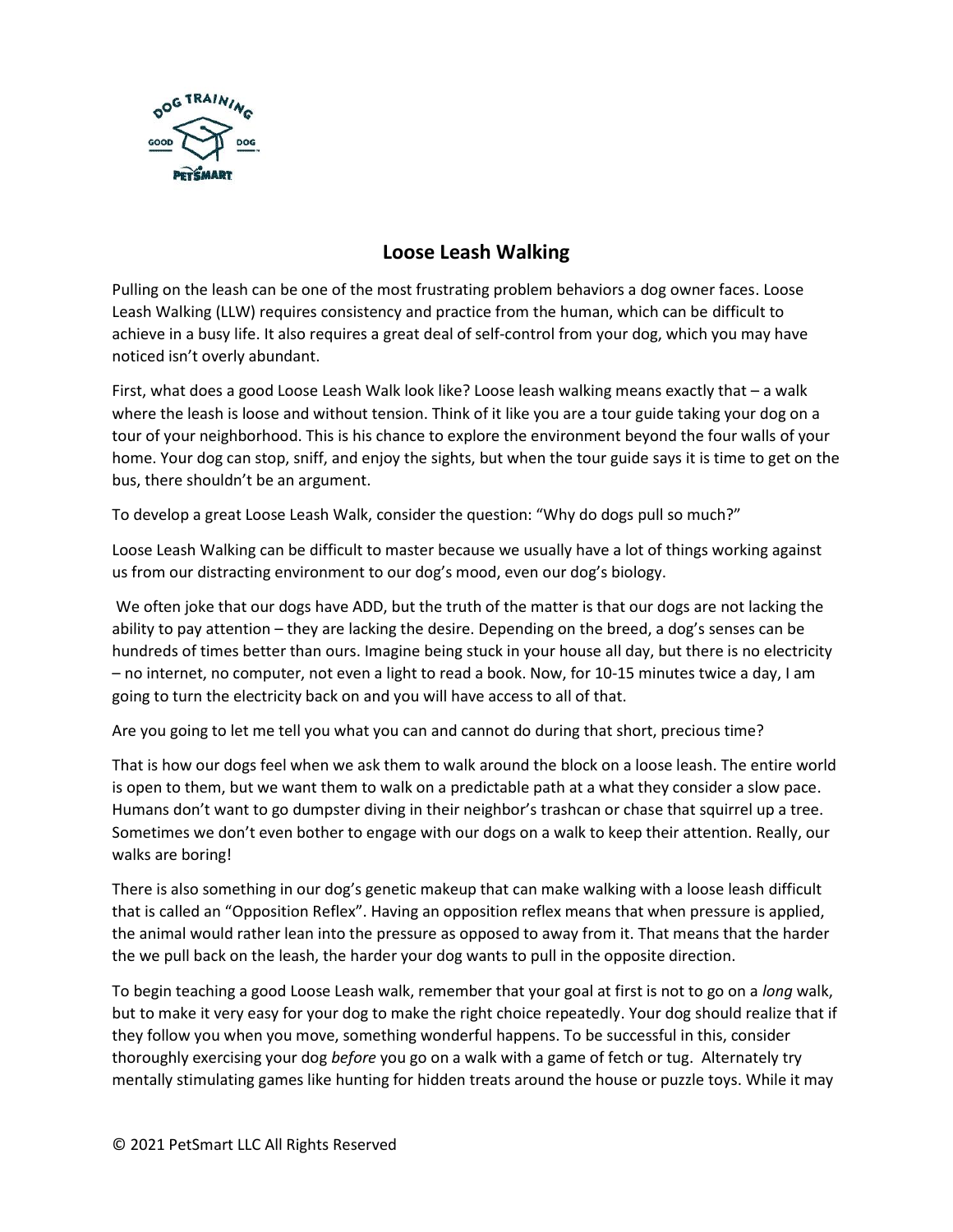

seem counterintuitive, sometimes we need to help our dogs burn off their excess physical or mental energy before we can ask them to focus on self-control.

Think of your first steps to Loose Leash Walking like you are waltzing with your dog. When your dog makes eye contact with you, take one step in any direction you wish. If your dog chooses to walk toward you instead of away from you, you should Mark, Reward, and wait for eye contact once more before taking another step in a different direction. If your dog chooses to move away from you, simply stand still and wait for your dog to check in with you. It's alright if your dog gets distracted! Be sure to reward them the moment they check back in – you may not be their first choice yet, but if you reward your dog every time he chooses you, you soon will be!

Remember that a walk doesn't have to be linear. Smoothly change directions randomly and often. By changing direction again and again, you are keeping your movement unpredictable and interesting for your dog while also encouraging them to offer focus. Try walking a few steps in one direction before cueing "This way!" and changing directions. Walk ten steps in that direction before cuing "This way!" again and walking in a new direction.

A fun, alternate way to practice your LLW that will help with goal-oriented pulling is to set up an exercise to help your dog build his self-control. This exercise involves a 'Starting Line' and a 'Finish Line'. At the Finish Line, you will set up a prize for your dog like a pile of treats or a frisbee with some peanut butter smeared on it – make sure your dog sees what is there! You will then take your dog, on leash, to the Starting Line, wait for eye contact, and begin to move forward using the "Let's go!" cue. If your dog begins to pull toward the reward, the you should turn away and walk back to the Starting Line to try again. Reward every couple of steps for your dog staying with you. Once you reach the prize at the Finish Line, release your dog to take the well-deserved prize at the end! After a couple of times, most dogs will realize that by pulling toward the reward they are actually delaying their access to it. This game can be performed in a driveway, on a sidewalk, or down a hallway inside if fewer distractions are needed.

If you feel like your dog is in constant need of an activity to keep him busy, you can try what is called the "Drop Treat" method of walking. This exercise has a Hansel and Gretel feel to it, as you will be leaving a trail of treats for your dog to follow while they learn to keep in step with you. This game involves a bit of timing practice but can be incredibly effective once you have your rhythm down. To do this exercise, you will start with several treats in the hand on the side you would like your dog to walk on. You will drop a treat at your feet and begin to walk forward slowly. Your dog will likely immediately snatch the treat and begin to walk. As he catches up with you, drop another treat by your feet. Your dog will quickly figure out the game and begin looking up at you in anticipation of you dropping the next treat. Slowly start adding more steps between dropping treats and offer alternate rewards like petting and praise.

Some dogs need even more motivation and you may need to start with a lure. Try coating a wooden spoon with Kong spread or dog-safe peanut butter (freeze it for a longer session). Hold it down near the